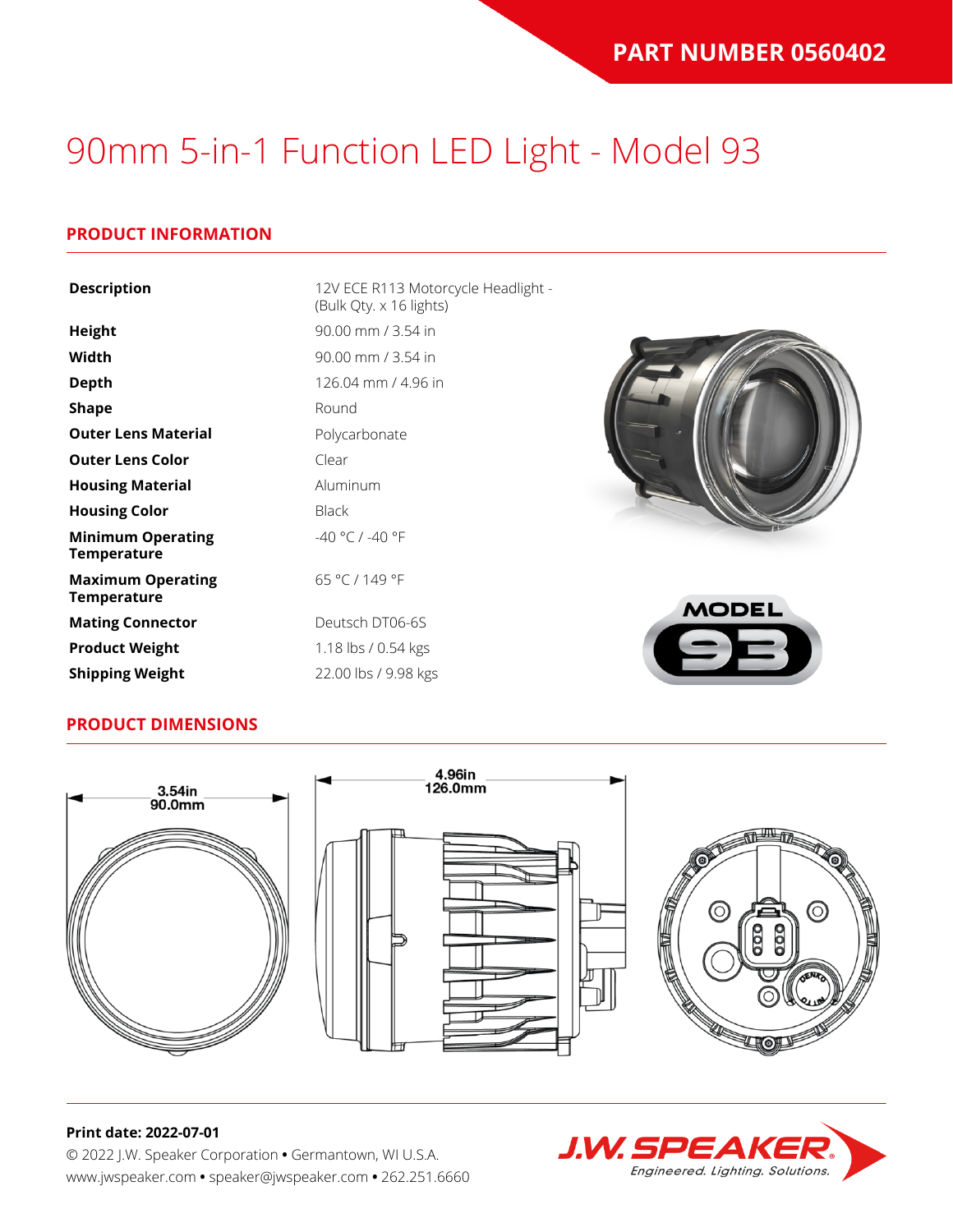## **ELECTRICAL SPECIFICATIONS**

| <b>Input Voltage</b>              | $12V$ DC                                                                                                            |  |  |  |  |
|-----------------------------------|---------------------------------------------------------------------------------------------------------------------|--|--|--|--|
| <b>Operating Voltage</b>          | 9-16V DC                                                                                                            |  |  |  |  |
| <b>Transient Spike Protection</b> | 150V Peak @ 1 HZ-100 Pulses                                                                                         |  |  |  |  |
| <b>Yellow Wire</b>                | Low Beam                                                                                                            |  |  |  |  |
| <b>Red Wire</b>                   | <b>Front Position</b>                                                                                               |  |  |  |  |
| <b>Blue Wire</b>                  | <b>DRL</b>                                                                                                          |  |  |  |  |
| <b>Black Wire</b>                 | Ground                                                                                                              |  |  |  |  |
| <b>White Wire</b>                 | High Beam                                                                                                           |  |  |  |  |
| <b>Current Draw</b>               | 1.35A @ 12V DC (Low Beam)<br>1.96A @ 12V DC (High Beam)<br>0.111A @ 12V DC (Front Position)<br>1.33A @ 12V DC (DRL) |  |  |  |  |

#### **REGULATORY STANDARDS COMPLIANCE**



Buy America Standards ECE Reg 10 ECE Reg 148 - MA ECE Reg 148 - R1 ECE Reg 149 - WC-DS ECE Reg 149 - WR-DS Eco Friendly IEC IP67 IEC IP69K Tested to ECE Reg. 10

(Radiated Emissions only)



#### **Print date: 2022-07-01** © 2022 J.W. Speaker Corporation **•** Germantown, WI U.S.A. www.jwspeaker.com **•** speaker@jwspeaker.com **•** 262.251.6660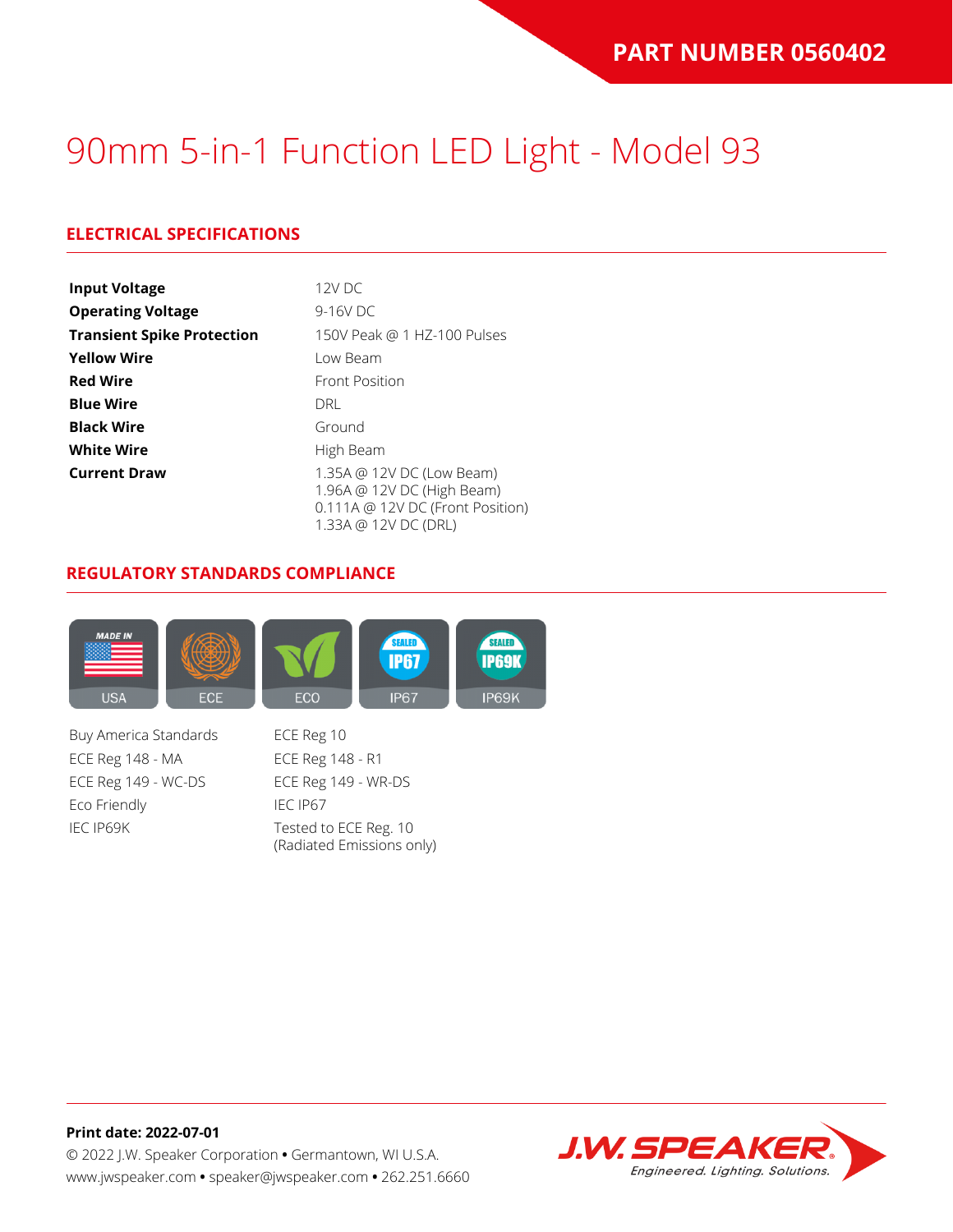### **PHOTOMETRIC SPECIFICATIONS**

| <b>Raw Lumen Output</b><br><b>Effective Lumen</b> | 1827(High Beam), 1325(Low Beam)<br>683(High Beam), 495(Low Beam)                  |                 | 240m                   | Symmetric High Beam (0.75m high at 0°) |      |      |  |
|---------------------------------------------------|-----------------------------------------------------------------------------------|-----------------|------------------------|----------------------------------------|------|------|--|
| Output<br><b>Candela Output</b>                   | 44,000(High Beam), 23,000(Low<br>Beam)                                            | $10 +$ Lux      | 120m                   |                                        |      |      |  |
| <b>Nominal LED Color</b><br><b>Temperature</b>    | 5665 K                                                                            | 1 Lux           | 0 <sub>m</sub><br>120m |                                        |      |      |  |
| <b>Beam Pattern(s)</b>                            | Forward Lighting - Daytime<br>Running Light<br>Forward Lighting - High Beam (ECE) | <b>0.25 Lux</b> | 240m                   | 200 <sub>m</sub>                       | 400m | 600m |  |
|                                                   | Forward Lighting - Low Beam<br>(DOT/ECE)<br>Signalization - Front Position        |                 | 240m                   | Symmetric Low Beam (0.75m high at 0°)  |      |      |  |
|                                                   |                                                                                   | $10 +$ Lux      | 120m                   |                                        |      |      |  |
|                                                   |                                                                                   | 1 Lux           | 0m                     |                                        |      |      |  |

120m

240m

200m

400m

600m

**0.25 Lux** 

**APPLICATIONS**



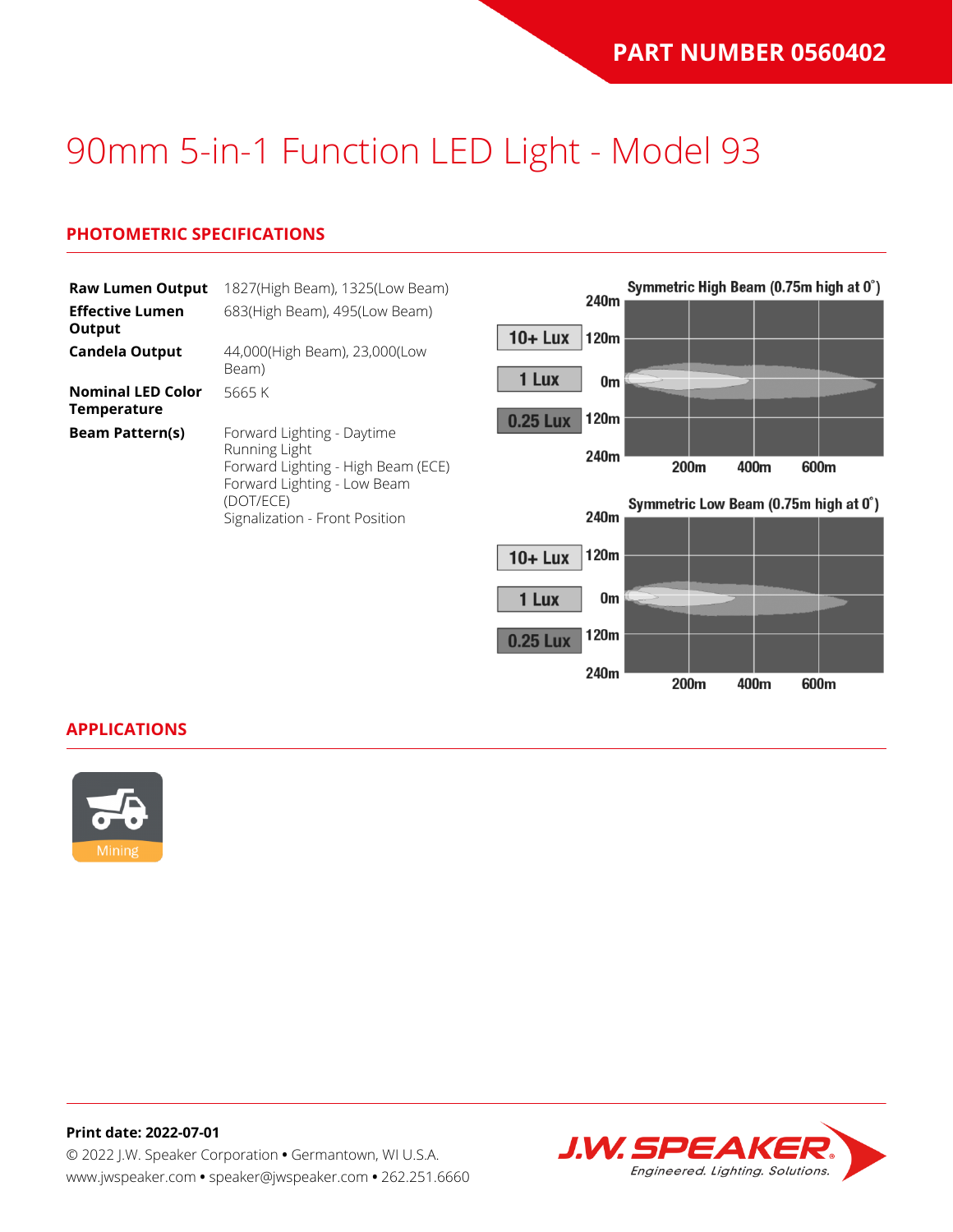## **ADDITIONAL INFORMATION**

3-point Mount for 1.5mm Mounting Frame is applicable for

- PN 0554381
- PN 0553071
- PN 0553091
- PN 0553101
- PN 0553081
- PN 0556701

• PN 0347941

3-point Mount for 3mm Mounting Frame is applicable for

– • All Model 93 Lighting Options

#### **PRODUCT WARNINGS**

For California residents:

**WARNING:** Cancer and reproductive harm - [www.P65Warnings.ca.gov](https://www.p65warnings.ca.gov/).

**AVERTISSEMENT:** Cancer et effet nocif sur la reproduction - [www.P65Warnings.ca.gov.](https://www.p65warnings.ca.gov/)

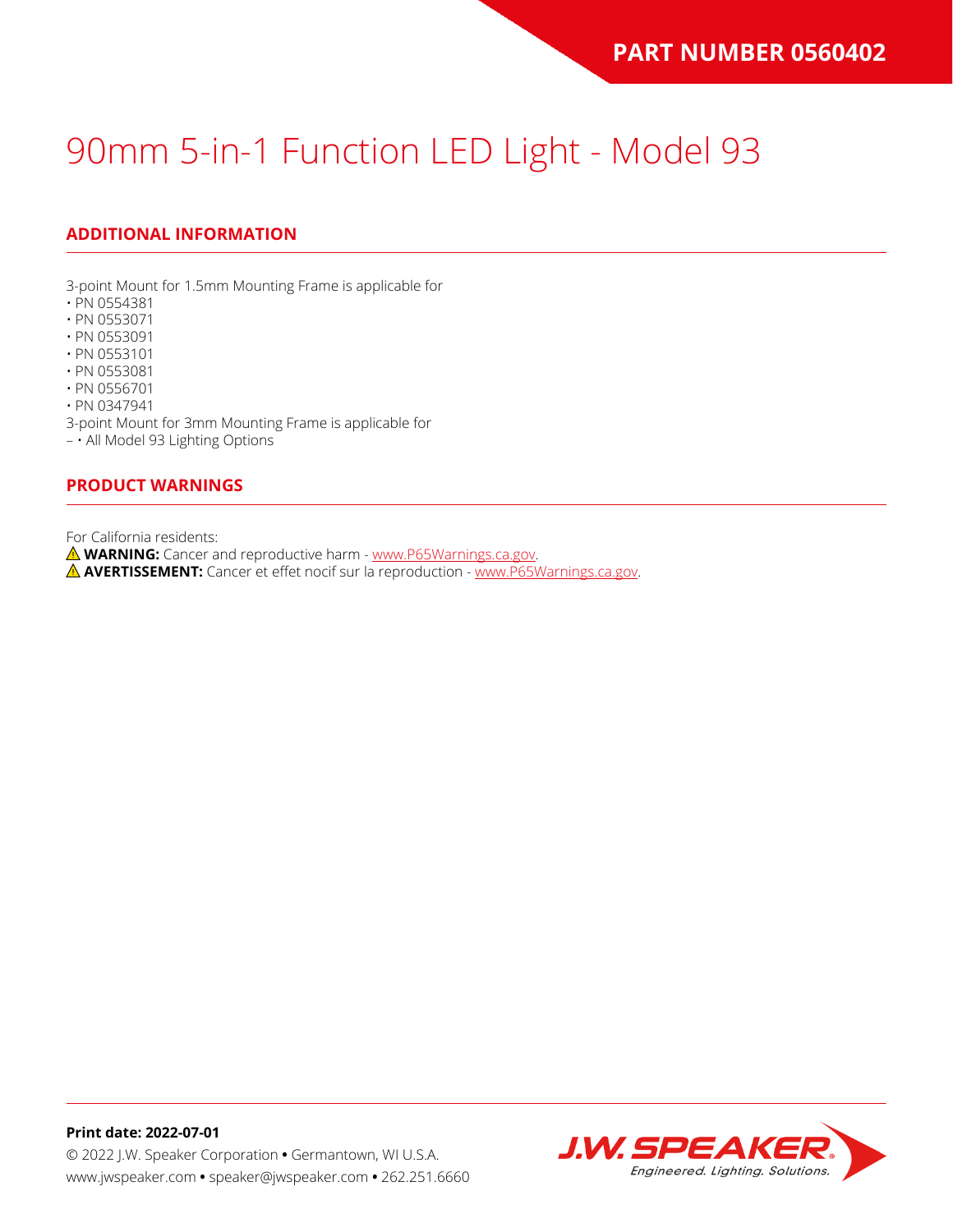### **ACCESSORIES**



**[Part Number](https://www.jwspeaker.com/products/90mm-headlights-model-93/8001211/) [8001211](https://www.jwspeaker.com/products/90mm-headlights-model-93/8001211/)** Motorcycle Bar Mount Kit with Wiring Harness, Large



**[Part Number](https://www.jwspeaker.com/products/90mm-headlights-model-93/8001221/) [8001221](https://www.jwspeaker.com/products/90mm-headlights-model-93/8001221/)** Motorcycle Bar Mount Kit with Wiring Harness, Small



**[Part Number](https://www.jwspeaker.com/products/90mm-headlights-model-93/8001461/) [8001461](https://www.jwspeaker.com/products/90mm-headlights-model-93/8001461/)** 90mm Light 3-Point Mount for 1.5mm Mounting Frame



**[Part Number](https://www.jwspeaker.com/products/90mm-headlights-model-93/8001471/) [8001471](https://www.jwspeaker.com/products/90mm-headlights-model-93/8001471/)** 90mm Light 3-Point Mount for 3mm Mounting Frame



**[Part Number](https://www.jwspeaker.com/products/90mm-headlights-model-93/8001601/) [8001601](https://www.jwspeaker.com/products/90mm-headlights-model-93/8001601/)** Pedestal Mounting Bracket for Model 93 Single Lamp



**[Part Number](https://www.jwspeaker.com/products/90mm-headlights-model-93/8001621/) [8001621](https://www.jwspeaker.com/products/90mm-headlights-model-93/8001621/)**

Double Lamp

Pedestal Mounting



**[Part Number](https://www.jwspeaker.com/?post_type=part&p=26513&preview=true) [0700001](https://www.jwspeaker.com/?post_type=part&p=26513&preview=true)** Bracket for Model 93 Motorcycle Bar Mount Kit, 20-24mm



**[Part Number](https://www.jwspeaker.com/?post_type=part&p=26512&preview=true) [0700011](https://www.jwspeaker.com/?post_type=part&p=26512&preview=true)** Motorcycle Bar Mount Kit, 25-29mm